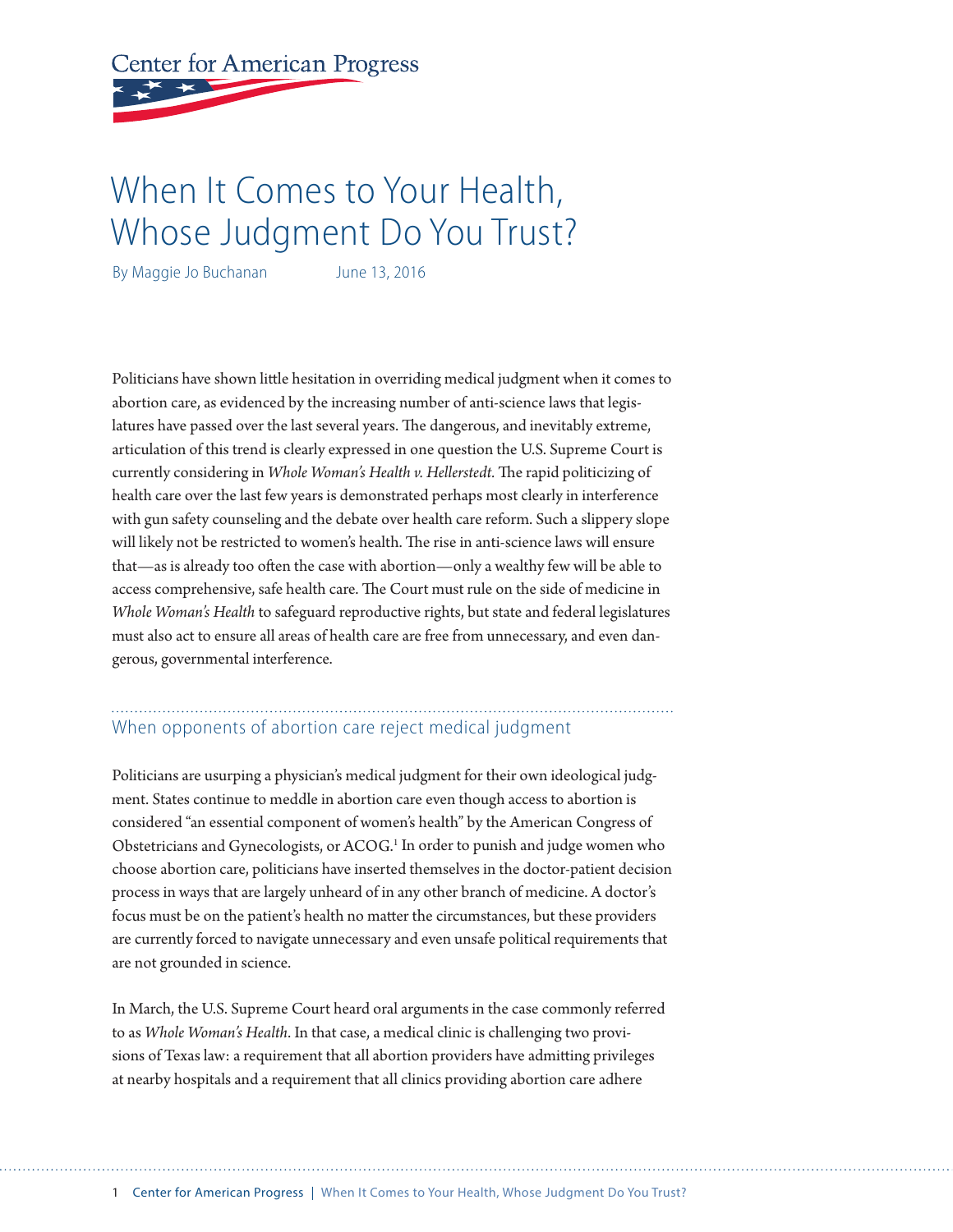to specialized building standards meant for a different type of clinic.<sup>2</sup> The purported argument for these regulations is that they protect women's health.<sup>3</sup> Both the American Medical Association, or AMA, and ACOG deny this claim and oppose the restrictions as unnecessary and even dangerous.4

No hospital is under a requirement to grant admitting privileges to any doctor—and many may refuse to do so because of political fears. Moreover, a provider's lack of admitting privileges does not shut down any avenues for care for a patient; any hospital would see a person in need of medical attention, whether or not that patient's previous provider is affiliated with that particular hospital.<sup>5</sup> Notably, there is nothing in the law that would prohibit an abortion provider from continuing to practice any other branch of medicine for which they are licensed without these privileges—the provider just cannot administer abortion care.

Likewise, the specialized building standards required under the Texas law are not only unnecessary but also expensive.<sup>6</sup> Both provisions work to limit the number of people eligible to provide care and the number of places that care can be provided.

Unfortunately, Texas is not an anomaly. Too many politicians and people believe they have the right to judge women who decide to end a pregnancy. No one can know every woman's personal situation or circumstances; yet, governmental interference in the safe practice of abortion care has become the norm. Patient privacy and safety, as well as the patient-provider relationship, have all been eroded by policymakers working to advance their political ideology. The Missouri legislature recently demanded providers turn over patient records to legislators, and a majority of states force women who choose to end their pregnancies to unnecessarily disclose personal information.<sup>7</sup> Utah recently passed a law that forces women to pay for unnecessary general anesthesia when accessing certain abortion care.<sup>8</sup> Many state legislatures require that doctors tell scientifically incorrect information to their patients.<sup>9</sup> Some states have even dictated how medication abortion can be administered. Furthermore the states' way of administering abortion medication poses more risks than the best-evidence method physicians developed.<sup>10</sup>

In the 1992 case *Planned Parenthood v. Casey*, the U.S. Supreme Court opened the floodgates for these types of intrusions in setting what is referred to the "undue burden" standard to evaluate the constitutionality of abortion restrictions.<sup>11</sup> Under the "undue burden" framework, a state can set "reasonable" laws regulating abortion as long as those laws do not place an undue burden to accessing care.<sup>12</sup> According to the ruling, an undue burden "exists if a regulation's 'purpose or effect is to place a substantial obstacle in the path of a woman seeking an abortion before viability.'"13 In further explaining how this standard could be applied, the Court stated: "As with any medical procedure," states could set standards to "further" the health and safety of a woman.<sup>14</sup> But states cannot dictate "unnecessary health regulations that present a substantial obstacle" to ending a pregnancy.<sup>15</sup>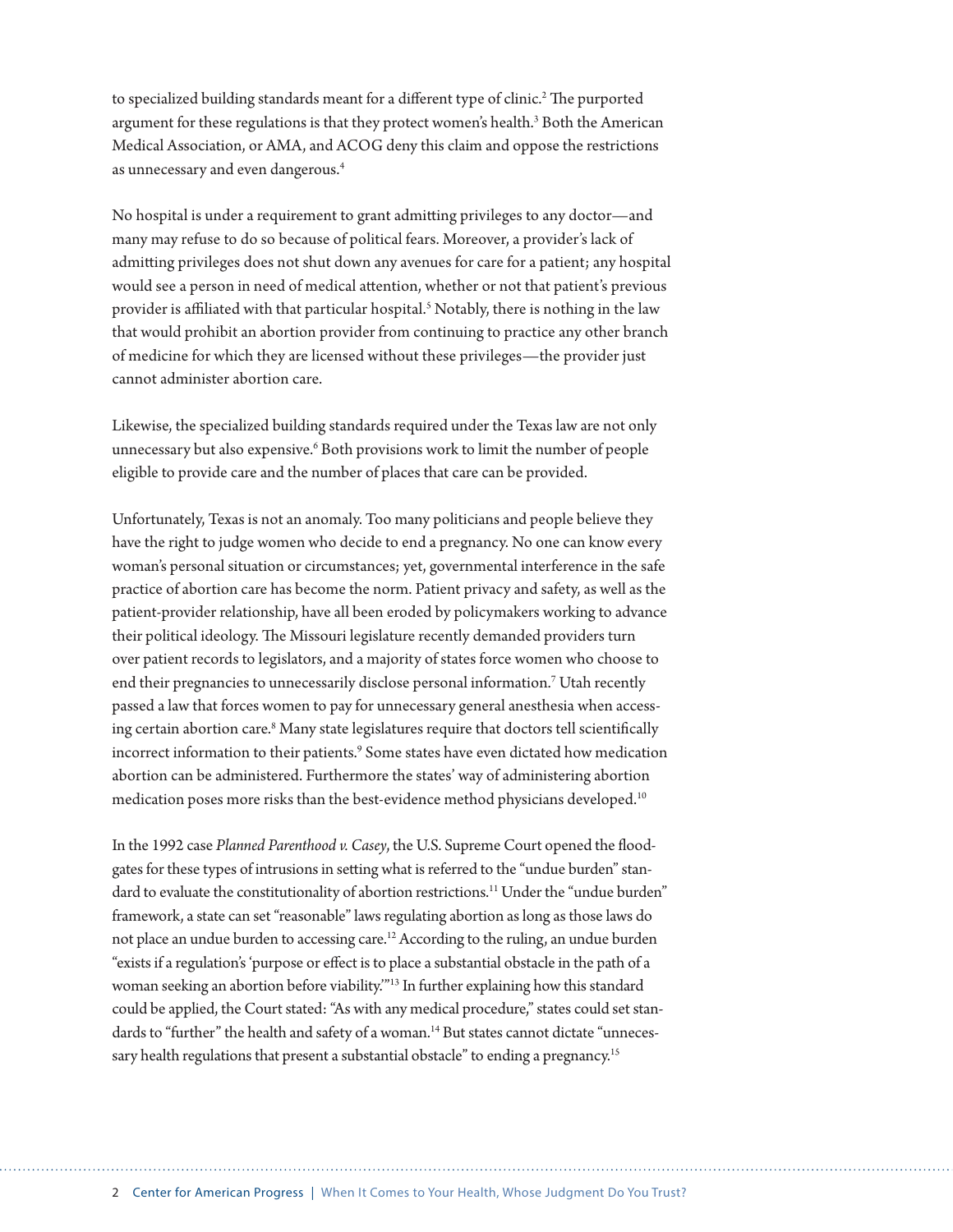Courts have struggled to apply this standard when states invoke "protecting women's health" as a justification for abortion restrictions.16 *Whole Woman's Health*, the case pending before the Court now, shows the natural—and extreme—extension of such confusion.

#### *Whole Woman's Health* and a national standard for government interference

Government interference in abortion has clear negative effects on women's health. Shutting down access to abortion care will—as already has been documented in Texas—lead to an increase in illegal abortion and the number of desperate measures women will be willing to take to end a pregnancy.17 Those most affected by these, and similar, restrictions are those women who cannot afford the expense of traveling great distances, finding child care, and taking time off work in order to simply access care.<sup>18</sup>

Former Texas Lt. Gov. David Dewhurst (R) would likely, albeit begrudgingly, agree with the American Medical Association, or AMA, and ACOG's assessment of the law's failure to advance patient health.19 Soon after the law in question in *Whole Woman's Health* passed, Lt. Gov. Dewhurst—then in office—tweeted out a picture of a map of Texas showing all of the clinics in the state that would likely close because of the new law. According to Lt. Gov. Dewhurst's tweet, "this is why" he fought so hard to get the restrictions into law.20

It is perhaps to be expected, then, that the U.S. Supreme Court must decide the following question in *Whole Women's Health*: Are laws that significantly restrict the availability of abortion care "while failing to advance the State's interest in promoting health—or any other valid interest" constitutional?<sup>21</sup>

Regardless of their different beliefs, both supporters and opponents of reproductive rights acknowledge that abortion is a polarizing topic that prompts deep questions on autonomy, life, and respect—no matter that either side of the debate would define these terms quite differently. But these are questions of personal belief and political ideology, not of medical expertise that advances patient health and safety.

Because *Whole Woman's Health* will be decided with eight justices as opposed to nine, it is very possible the case could be held over until next term or could end in deadlock. A deadlocked decision would mean the provisions would go into effect in Texas but would not be considered constitutional on a national scale.<sup>22</sup> However, as legislatures across the country are enacting laws similar to Texas', the Court will not be able to avoid answering this question, or one very similar, for long.<sup>23</sup>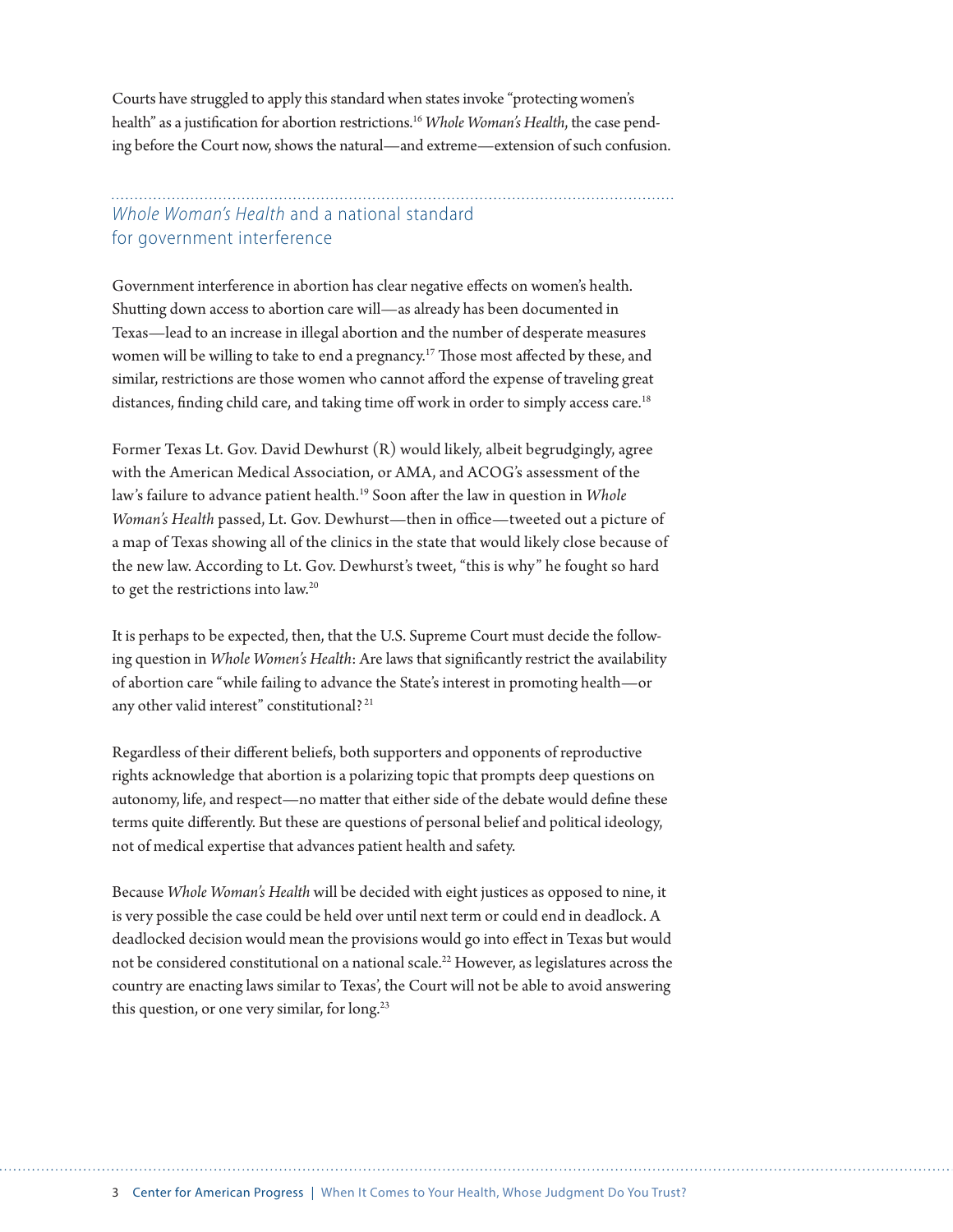If the Court were to rule on *Whole Woman's Health* in the affirmative, a politician's judgment would be cemented as a higher authority than medical opinion and expertise for abortion care, which is a constitutionally protected right. If health and safety falls by the wayside in a decision where political ideology supplants medical judgment, there will be little to stop politicians from interfering in other medical decisions.

## The growing role of political blockades in medicine

This theoretical slippery slope is not inconceivable—politicians are increasingly acting to interfere in medical practices while also working to block access to care. And as with abortion care, while higher-income families are largely able to escape the harms of this interference, most American families suffer.

For example, there has been an uptick in legislation to institute gag orders on medical providers to stop them from speaking with their patients about gun safety.<sup>24</sup> At least one of these bills has become law.25 This interference is vigorously opposed by organizations such as the American Academy of Pediatrics, or AAP, as well as the broader medical community.26 In contrast to the politically motivated mandated counseling containing inaccurate and misleading information in the abortion context, gun safety counseling is, according to the American Academy of Pediatrics a "standard of medical practice."27 In fact, gun safety counseling has been shown to reduce the number of gun-related injuries, which not only protects families but could also save health care costs.<sup>28</sup> The disproportionate consequences of such interference may be clear in light of the fact that the burden of gun violence falls disproportionately on communities of color.<sup>29</sup> But, despite medical opinion and clear benefits to the health and safety of families, legislatures act to restrict the ability for this counseling to be given at all.

Some politicians, however, are not satisfied with just interfering in the relationship an individual has with her or his doctor; they are also willing to shut down access to care altogether to advance a political agenda. Over the last several years, many lawmakers have expressed their resistance to the Affordable Care Act, or ACA, by nearly continuously voting to strip health insurance from working families and withhold coverage altogether from citizens with limited means—despite the objections of health care providers.<sup>30</sup>

Therefore, the detrimental role politics can play in health care standards is not restricted to women's health. In the case of abortion care and the above examples, it is clear that such interference often flouts good medicine to the determent of families. These types of intrusions are unacceptable.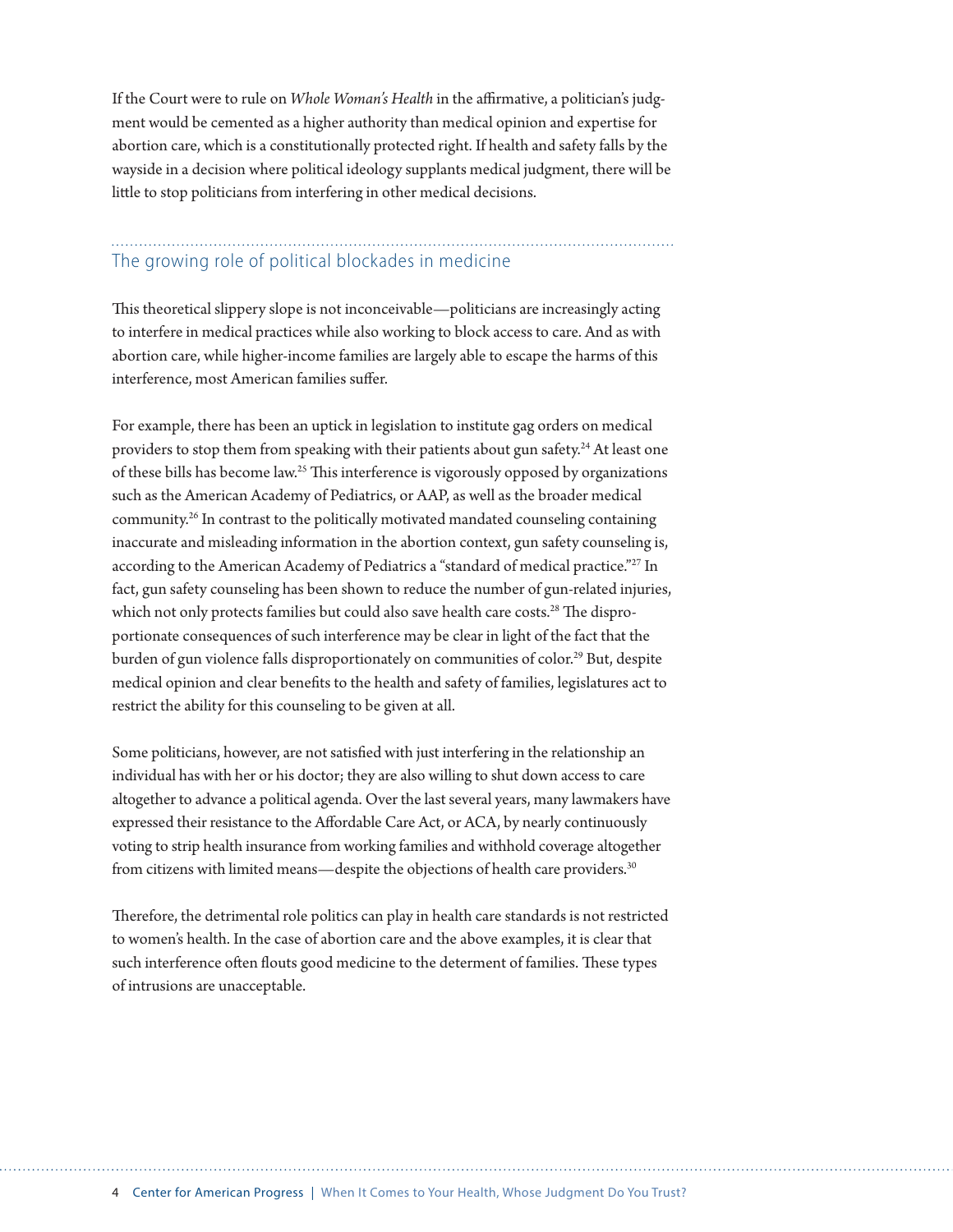### Protecting health in health care

Sound medical judgment and expertise leads to good standards for patient health and safety. As *Casey* recognizes, while a state can and should act in ways that can advance health, the government must not be allowed to interfere in medicine to the point of overriding medical judgment in a way that harms patient health and safety. In order to support reproductive rights and justice, the Court must prohibit a state's ability to institute blockades to abortion care that fail to promote women's health within case law related to abortion. But even if the Court sides on the best interest of patients' health and safety, more action is necessary.

State legislatures all over the country are judging and punishing women who choose abortion care by restricting their doctors' abilities to practice good medicine and use their expertise. But abortion is not the only medical procedure that stirs deep passions—nor is it the only part of health care that has experienced a surge of undue governmental influence in recent years.

Politicians are not qualified to interfere in anyone's relationship with their trusted medical provider. When it comes to patient health and safety, policymakers must listen to medical expertise and judgment in crafting health-related legislation. Politicians should not impose their extreme political beliefs and get in between a woman and her doctor—government interference that hurts the health and safety of patients in any setting, including abortion care, must be prohibited. If politicians continue to be allowed to place medically unnecessary restrictions on abortion, there is nothing to stop them from interfering in other medical decisions as well.

 *Maggie Jo Buchanan is the Associate Director of the Women's Health and Rights Program at American Progress.*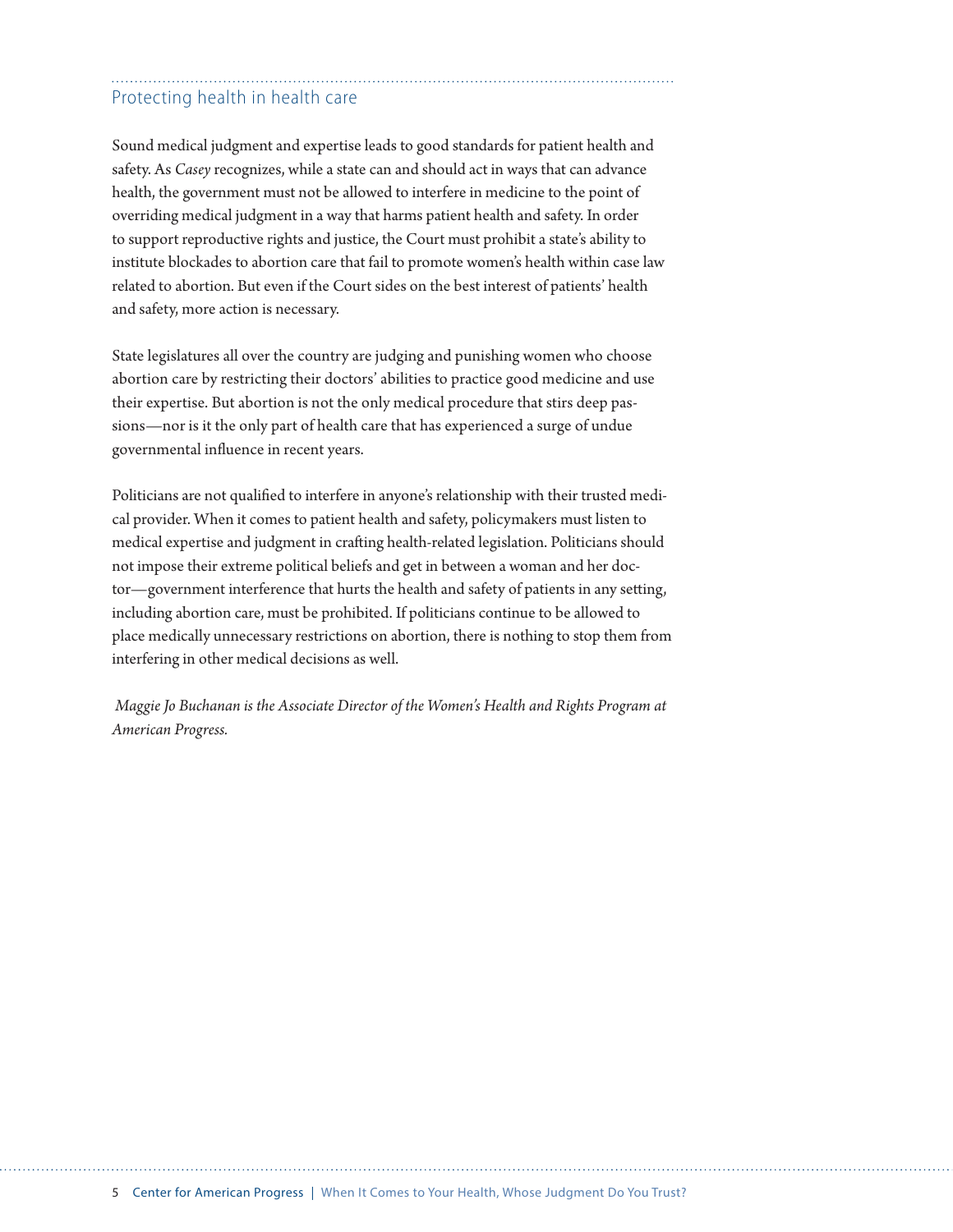#### Endnotes

- 1 The American Congress of Obstetricians and Gynecologists, "Facts are Important: Abortion is Medical Care" (2015), available at https://www.acog.org/-/media/Departments/ Government-Relations-and-Outreach/FactsAreImportant-ABisHC.pdf?la=en; American Medical Association House of Delegates, "Health and Ethics Policies of the AMA House of Delegates," available at http://www.ama-assn.org/ad-com/ polfind/Hlth-Ethics.pdf (last accessed June 2016).
- 2 Center for Reproductive Rights, "Whole Woman's Health v. Hellerstedt," [http://www.reproductiverights.org/case/](http://www.reproductiverights.org/case/whole-womans-health-v-hellerstedt) [whole-womans-health-v-hellerstedt](http://www.reproductiverights.org/case/whole-womans-health-v-hellerstedt) (last accessed June 2016).
- 3 See generally Nina Totenberg, "Supreme Court Tests Texas' New Restrictions On Abortion," NPR, March 2, 2016, available at [http://www.npr.org/2016/03/02/468656213/](http://www.npr.org/2016/03/02/468656213/supreme-court-tests-texas-new-restrictions-on-abortion) [supreme-court-tests-texas-new-restrictions-on-abortion.](http://www.npr.org/2016/03/02/468656213/supreme-court-tests-texas-new-restrictions-on-abortion)
- 4 The American Congress of Obstetricians and Gynecologists, "ACOG and AMA File Amicus Brief in Planned Parenthood v Abbott," Press release, December 20, 2013, available at [http://www.acog.org/About-ACOG/News-Room/News-](http://www.acog.org/About-ACOG/News-Room/News-Releases/2013/ACOG-and-AMA-File-Amicus-Brief)[Releases/2013/ACOG-and-AMA-File-Amicus-Brief](http://www.acog.org/About-ACOG/News-Room/News-Releases/2013/ACOG-and-AMA-File-Amicus-Brief).
- 5 Ibid.
- 6 Adam Liptak, "Texas Abortion Providers Ask Supreme Court to Reverse Ruling on Clinics," The New York Times, September 3, 2015, available at http://www.nytimes. com/2015/09/04/us/politics/supreme-court-ruling-abortion-clinics-texas.html?\_r=0; Texas Policy Evaluation Project, "Fact Sheet: Ambulatory Surgical Center Laws and the Provision of First-Trimester Abortion Care" (2015), available at http://liberalarts.utexas.edu/txpep/\_files/pdf/ASC%20 fact%20sheet%20updated%20July%206.pdf.
- 7 Travis Zimpfer, "Resolutions issued to hold Planned Parenthood, affiliates in contempt," The Missouri Times, April 5, 2016, available at [http://themissouritimes.com/28151/](http://themissouritimes.com/28151/resolutions-issued-hold-planned-parenthood-affiliates-contempt/) [resolutions-issued-hold-planned-parenthood-affiliates-](http://themissouritimes.com/28151/resolutions-issued-hold-planned-parenthood-affiliates-contempt/)[contempt/;](http://themissouritimes.com/28151/resolutions-issued-hold-planned-parenthood-affiliates-contempt/) Guttmacher Institute, "State Policies in Brief: Counseling and Waiting Periods for Abortion" (2016), available at [https://www.guttmacher.org/sites/default/files/](https://www.guttmacher.org/sites/default/files/pdfs/spibs/spib_MWPA.pdf) [pdfs/spibs/spib\\_MWPA.pdf](https://www.guttmacher.org/sites/default/files/pdfs/spibs/spib_MWPA.pdf).
- 8 The Associated Press, "Utah to Require Anesthesia in Some Abortions," *The New York Times*, March 28, 2016, available at [http://www.nytimes.com/2016/03/29/us/utah-to-require](http://www.nytimes.com/2016/03/29/us/utah-to-require-anesthesia-in-some-abortions.html)[anesthesia-in-some-abortions.html.](http://www.nytimes.com/2016/03/29/us/utah-to-require-anesthesia-in-some-abortions.html)
- 9 Guttmacher Institute, "State Policies in Brief: Counseling and Waiting Periods for Abortion."
- 10 Camila Domonoske, "FDA Updates Label for Abortion Drug, Making Access Easier In Some States," National Public Radio The Two-Way blog, March 30, 2016, available at [http://www.](http://www.npr.org/sections/thetwo-way/2016/03/30/472413911/fda-updates-label-for-abortion-drug-making-access-easier-in-some-states) [npr.org/sections/thetwo-way/2016/03/30/472413911/fda](http://www.npr.org/sections/thetwo-way/2016/03/30/472413911/fda-updates-label-for-abortion-drug-making-access-easier-in-some-states)[updates-label-for-abortion-drug-making-access-easier-in](http://www.npr.org/sections/thetwo-way/2016/03/30/472413911/fda-updates-label-for-abortion-drug-making-access-easier-in-some-states)[some-states.](http://www.npr.org/sections/thetwo-way/2016/03/30/472413911/fda-updates-label-for-abortion-drug-making-access-easier-in-some-states)
- 11 Caitlin E. Borgmann, "In Abortion Litigation, It's the Facts That Matter*,*" *Harvard Law Review* 127 (149) (2014), available at http://harvardlawreview.org/2014/02/in-abortionlitigation-its-the-facts-that-matter/; Center for Reproductive Rights, "*Planned Parenthood v. Casey* (1992): Three Judicial Views on Abortion Restrictions" (2010), [http://www.repro](http://www.reproductiverights.org/sites/crr.civicactions.net/files/documents/pub_fac_judicialviews_6.21.10.pdf)[ductiverights.org/sites/crr.civicactions.net/files/documents/](http://www.reproductiverights.org/sites/crr.civicactions.net/files/documents/pub_fac_judicialviews_6.21.10.pdf) [pub\\_fac\\_judicialviews\\_6.21.10.pdf](http://www.reproductiverights.org/sites/crr.civicactions.net/files/documents/pub_fac_judicialviews_6.21.10.pdf).
- 12 *Planned Parenthood v. Casey*, 505 U.S. 833, 873 (1992).
- 13 *Gonzalez v. Carhart*, 550 U.S. 124, 146 (citing *Casey*, 505 U.S. at 878).
- 14 *Casey*, 505 U.S. at 878.

#### 15 Ibid.

- 16 Linda Greenhouse and Reva B. Siegel, "*Casey* and the Clinic Closings: When 'Protecting Health' Obstructs Choice," *Yale Law Journal*, (forthcoming 2016), available at http://www. scotusblog.com/wp-content/uploads/2015/12/11.25.15- Greenhouse-Siegel-12-28-new-years-fac-pg2.pdf.
- 17 Reuters, "Home Abortions Rise After Texas Law Closes Clinics," NBC News, November 18, 2015, available at [http://www.](http://www.nbcnews.com/health/womens-health/home-abortions-rise-after-texas-law-closes-clinics-n465451) [nbcnews.com/health/womens-health/home-abortions-rise](http://www.nbcnews.com/health/womens-health/home-abortions-rise-after-texas-law-closes-clinics-n465451)[after-texas-law-closes-clinics-n465451](http://www.nbcnews.com/health/womens-health/home-abortions-rise-after-texas-law-closes-clinics-n465451); Seth Stephens-Davidowitz, "The Return of the D.I.Y. Abortion," *The New York Times*, March 5, 2016, available at [http://www.nytimes.](http://www.nytimes.com/2016/03/06/opinion/sunday/the-return-of-the-diy-abortion.html) [com/2016/03/06/opinion/sunday/the-return-of-the-diy](http://www.nytimes.com/2016/03/06/opinion/sunday/the-return-of-the-diy-abortion.html)abortion.html
- 18 The Texas Policy Evaluation Project, "Impact of Abortion Restrictions in Texas: Research Brief" (2013), available at [http://www.utexas.edu/cola/txpep/\\_files/pdf/TxPEP-](http://www.utexas.edu/cola/txpep/_files/pdf/TxPEP-ResearchBrief-ImpactofAbortionRestrictions.pdf)[ResearchBrief-ImpactofAbortionRestrictions.pdf](http://www.utexas.edu/cola/txpep/_files/pdf/TxPEP-ResearchBrief-ImpactofAbortionRestrictions.pdf); The Texas Policy Evaluation Project, "Assessing the Impact of State Reproductive Health Legislation" (2014), available at [http://](http://www.utexas.edu/cola/txpep/_files/pdf/AbortionAccessafterHB2.pdf) [www.utexas.edu/cola/txpep/\\_files/pdf/AbortionAccessa](http://www.utexas.edu/cola/txpep/_files/pdf/AbortionAccessafterHB2.pdf)[fterHB2.pdf](http://www.utexas.edu/cola/txpep/_files/pdf/AbortionAccessafterHB2.pdf).
- 19 The American Congress of Obstetricians and Gynecologists, "ACOG and AMA File Amicus Brief in Planned Parenthood v Abbott," Press release, December 20, 2013, available at [http://www.acog.org/About-ACOG/News-Room/News-](http://www.acog.org/About-ACOG/News-Room/News-Releases/2013/ACOG-and-AMA-File-Amicus-Brief)[Releases/2013/ACOG-and-AMA-File-Amicus-Brief;](http://www.acog.org/About-ACOG/News-Room/News-Releases/2013/ACOG-and-AMA-File-Amicus-Brief) Nina Totenberg, Supreme Court Tests Texas' New Restrictions On Abortion, NPR, March 2, 2016, [http://www.npr.](http://www.npr.org/2016/03/02/468656213/supreme-court-tests-texas-new-restrictions-on-abortion) [org/2016/03/02/468656213/supreme-court-tests-texas](http://www.npr.org/2016/03/02/468656213/supreme-court-tests-texas-new-restrictions-on-abortion)[new-restrictions-on-abortion.](http://www.npr.org/2016/03/02/468656213/supreme-court-tests-texas-new-restrictions-on-abortion)
- 20 David Dewhurst, comment on "@DavidHDewhurst," Twitter, June 19, 2013, available at [https://twitter.com/davidhde](https://twitter.com/davidhdewhurst/status/347363442497302528)[whurst/status/347363442497302528](https://twitter.com/davidhdewhurst/status/347363442497302528) (last accessed May 2016).
- 21 *Whole Women's Health v. Hellerstedt*, Docket No. 15-274, Questions Presented, [http://www.supremecourt.gov/qp/15-](http://www.supremecourt.gov/qp/15-00274qp.pdf) [00274qp.pdf.](http://www.supremecourt.gov/qp/15-00274qp.pdf)
- 22 Scott Lemieux, "US supreme court: the Cases what happens next and who does it benefit?" *The Guardian*, February 16, 2016, available at [http://www.theguardian.com/](http://www.theguardian.com/law/2016/feb/16/us-supreme-court-cases-antonin-scalia-death-impact-abortion-voting-rights) [law/2016/feb/16/us-supreme-court-cases-antonin-scalia-](http://www.theguardian.com/law/2016/feb/16/us-supreme-court-cases-antonin-scalia-death-impact-abortion-voting-rights)[death-impact-abortion-voting-rights;](http://www.theguardian.com/law/2016/feb/16/us-supreme-court-cases-antonin-scalia-death-impact-abortion-voting-rights) Irin Carmon, "What if the Supreme Court punts on abortion?" MSNBC, March 8, 2016, available at [http://www.msnbc.com/msnbc/what-if](http://www.msnbc.com/msnbc/what-if-the-supreme-court-punts-abortion/)[the-supreme-court-punts-abortion/](http://www.msnbc.com/msnbc/what-if-the-supreme-court-punts-abortion/).
- 23 Ibid.
- 24 Everytown for Gun Safety, "Doctor Gag Order Laws" (2015), available at [https://everytownresearch.org/fact-sheet](https://everytownresearch.org/fact-sheet-doctor-gag-order-laws/)[doctor-gag-order-laws/.](https://everytownresearch.org/fact-sheet-doctor-gag-order-laws/)

#### 25 Ibid.

26 American Academy of Pediatrics, "Brady Center, Ropes and Gray Intend to File Suit today on Behalf of Doctors to Strike Down Florida Gun Law Limiting Free Speech," Press release, June 6, 2011, available at [https://www.aap.org/en-us/](https://www.aap.org/en-us/about-the-aap/aap-press-room/pages/Brady-Center,-Ropes-and-Gray-Intend-to-File-Suit-today-on-Behalf-of-Doctors.aspx?nfstatus=401&nfstatus=401&nftoken=00000000-0000-0000-0000-000000000000&nfstatusdescription=ERROR%3a+No+local+token%20) [about-the-aap/aap-press-room/pages/Brady-Center,-Ropes-](https://www.aap.org/en-us/about-the-aap/aap-press-room/pages/Brady-Center,-Ropes-and-Gray-Intend-to-File-Suit-today-on-Behalf-of-Doctors.aspx?nfstatus=401&nfstatus=401&nftoken=00000000-0000-0000-0000-000000000000&nfstatusdescription=ERROR%3a+No+local+token%20)[and-Gray-Intend-to-File-Suit-today-on-Behalf-of-Doctors.as](https://www.aap.org/en-us/about-the-aap/aap-press-room/pages/Brady-Center,-Ropes-and-Gray-Intend-to-File-Suit-today-on-Behalf-of-Doctors.aspx?nfstatus=401&nfstatus=401&nftoken=00000000-0000-0000-0000-000000000000&nfstatusdescription=ERROR%3a+No+local+token%20) [px?nfstatus=401&nfstatus=401&nftoken=00000000-0000-](https://www.aap.org/en-us/about-the-aap/aap-press-room/pages/Brady-Center,-Ropes-and-Gray-Intend-to-File-Suit-today-on-Behalf-of-Doctors.aspx?nfstatus=401&nfstatus=401&nftoken=00000000-0000-0000-0000-000000000000&nfstatusdescription=ERROR%3a+No+local+token%20) [0000-0000-000000000000&nfstatusdescription=ERROR%](https://www.aap.org/en-us/about-the-aap/aap-press-room/pages/Brady-Center,-Ropes-and-Gray-Intend-to-File-Suit-today-on-Behalf-of-Doctors.aspx?nfstatus=401&nfstatus=401&nftoken=00000000-0000-0000-0000-000000000000&nfstatusdescription=ERROR%3a+No+local+token%20) [3a+No+local+token](https://www.aap.org/en-us/about-the-aap/aap-press-room/pages/Brady-Center,-Ropes-and-Gray-Intend-to-File-Suit-today-on-Behalf-of-Doctors.aspx?nfstatus=401&nfstatus=401&nftoken=00000000-0000-0000-0000-000000000000&nfstatusdescription=ERROR%3a+No+local+token%20); National Partnership for Women & Families and others, "Politics in the Exam Room: A Growing Threat" (2015), available at http://www.nationalpartnership. org/research-library/repro/politics-in-the-exam-room-agrowing-threat.pdf.